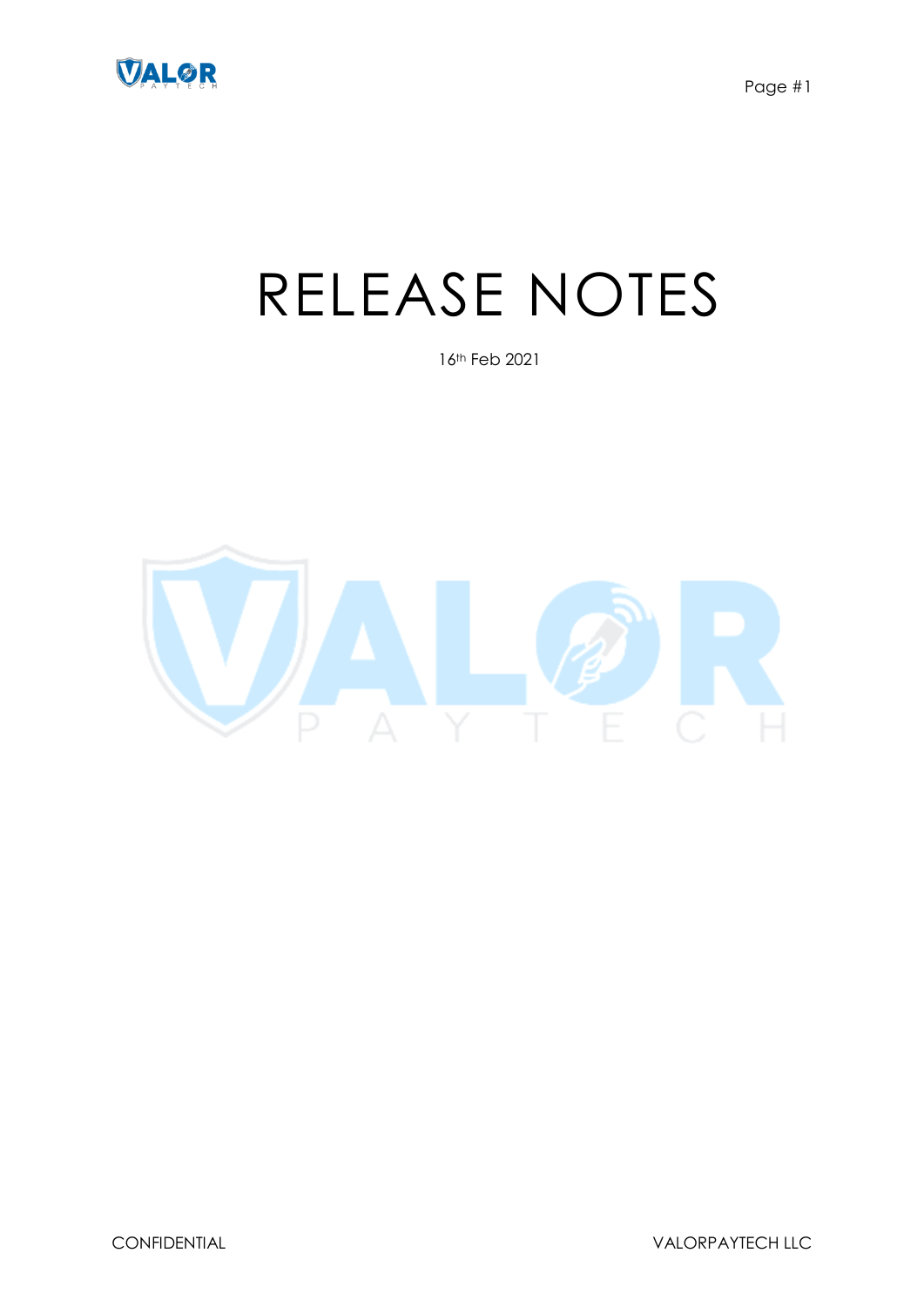

## NEW FEATURES / INTEGRATIONS

- Fiserv North
- **•** Fiserv Nashville
- Fiserv Bypass
- Valutec Gift Card
- VL 500 Android Mobile POS Release
- Tip Reporting